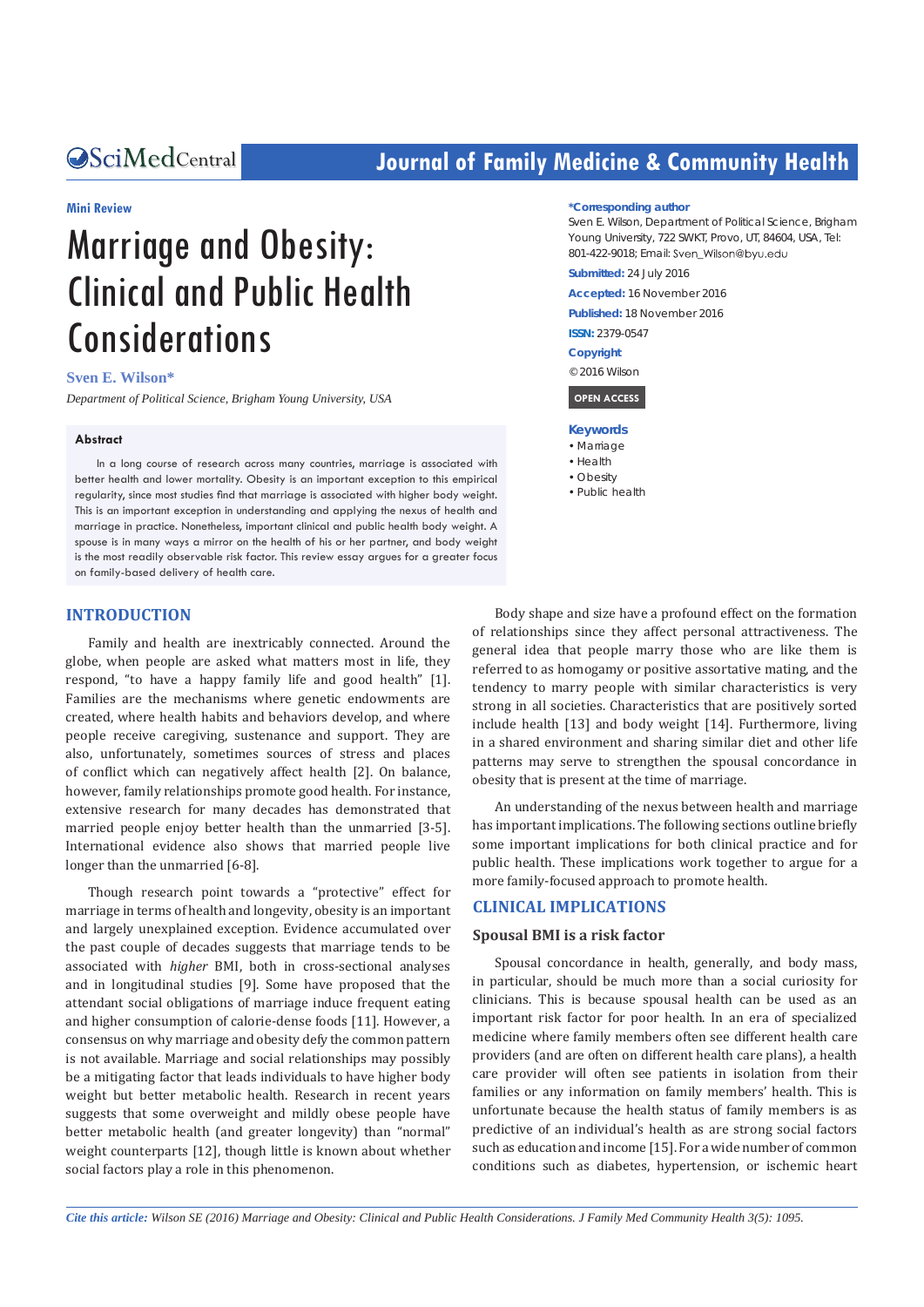# **OSciMedCentral**

disease, having a spouse with the condition raises a person's own risk for the *same* disease [16].

Clinicians typically do not ask about spousal health variables as part of a medical history or an examination. Indeed, some clinicians and some patients may see such queries by a provider as overly personal or even invasive. Certainly there are institutional and perhaps legal and ethical barriers to obtaining spousal information, but the demographic research suggests these queries might improve care. The health status of a husband or wife provides non-specific but important information that is relevant to a patient's history and current health status. This includes BMI. At a minimum, an overweight or obese spouse should raise the same concerns about obesity-related illnesses as the patient's own weight.

Because of the importance of marital status as a risk factor for disease, clinicians would be wise to pay more attention to the family and social environment in which patients live. The effects of marital transitions, such as divorce or widowhood, or marital conflict may show up in changes in weight or in weight-related disease. For instance one research study found that poor marital adjustment among men can lead to an increase in metabolic syndrome among their wives [XG]. Unfortunately, there is no clear, established pattern from the literature concerning whether the stress induced by the family environment will result in weight gain or weight loss.

#### **Children are also at risk**

Obesity is a highly heritable trait. However, only limited progress has been made in identifying the specific genes that lead to obesity [17]. This leaves a large role to be played by social and environmental factors. Children, who may or may not be overweight or obese, may still share both the genetic and nongenetic risk factors that led to the obesity of their parents. Parental BMI is as important part of family medical history as are heart disease, diabetes or cancer, though parental BMI is less likely to be recorded in a medical history. This family history becomes even more important as the children of obese individual's enter adulthood and become at greater risk for obesity-related illness.

#### **Informal health care is often provided by spouses**

The family is an informal provider of health care services. Spouses, in particular, influence diet, exercise patterns, and frequency of physician visits. They remind their partners to take medication, and they provide advice on what treatment options to consider. They assist with the activities of daily living, providing housekeeping and laundry services. They help remember medical providers' instructions, and they suggest over the counter medicines and supplements. The day to day business of preserving and promoting health happens in the family. And when health starts to decline, the chronic stress of care-giving accelerates the aging of the immune system [18].

Obesity is a function of long-term familial processes, both genetic and non-genetic. Furthermore, the health risks associated with body weight are influenced by these same processes. Body weight depends on countless small decisions about diet and exercise over decades. Health care providers, nutritionists, physical therapists and other professionals try to influence behavior, but they will likely be much more effective if family members are part of that process. Research with longitudinal data has shown, for instance, that the weight of spouses tends to move together over time [19] and that obesity-related behaviors are highly correlated between spouses [20]. This co-movement in body weight is not necessarily due to intentional efforts to lose weight or to engage in exercise together, but it does show that weight-related behavior of spouses is linked in some way. Health care professionals may be able to exploit these spousal linkages for better results. Persistent weight loss is very hard to maintain, and spouses and other family members may be key to achieving that challenging goal.

Because of the spousal concordance in health and body weight, married individuals who are disabled or in otherwise poor health are much more likely to have a spouse who is also struggling with health issues, sometimes the *same* health issues, than are healthy persons. It always make sense for the provider to monitor in some way the capacity of a patient's family to provide the crucial informal services that are necessary for care to be effective. The clinician should keep in mind that because those in poor health are much more likely than the average patient to have a spouse in poor health, they are likely to *receive* care from a spouse and less likely to be able to *provide* care to a needy spouse.

# **A renewed focus on family-based health care delivery has potential benefits**

The implications discussed above point towards different models of health care delivery (and health-care finance and medical record keeping) that are family-based. This includes coordination with providers of specialty care. At one time, a "family practice" often meant that the same physician treated all the members of a family, but that model has faded in the health care systems of modern economies. Just as policies are moving in the direction of strong coordination of care across providers, health care would improve if we saw stronger coordination across family members as well. Crucial information is lost when patients are treated in isolation from their familial environment. Obviously, privacy needs to be protected, since not all spouses want their health concerns shared with spouses, but when a clinician faces the task of evaluating all the factors that are influencing patient health, the familial environment is surely a crucial piece of the puzzle.

#### **PUBLIC HEALTH IMPLICATIONS**

# **Promotion of healthy marital relationships should be a public health priority**

In the early 1960s, extensive data became public that showed a strong link between smoking and health. However, not until a decade later did researchers uncover—including in the same data used to investigate smoking--that marriage was associated with better health. In fact, the research showed that divorce was about as dangerous to a man's health as a pack-a-day smoking habit [21]. Since that time, research cited above has verified the health benefits of strong marriages for both men and women in studies around the globe.

Despite this research in social science, medicine, and epidemiology, the promotion of positive marital relationships

J Family Med Community Health 3(5): 1095 (2016) **2/4**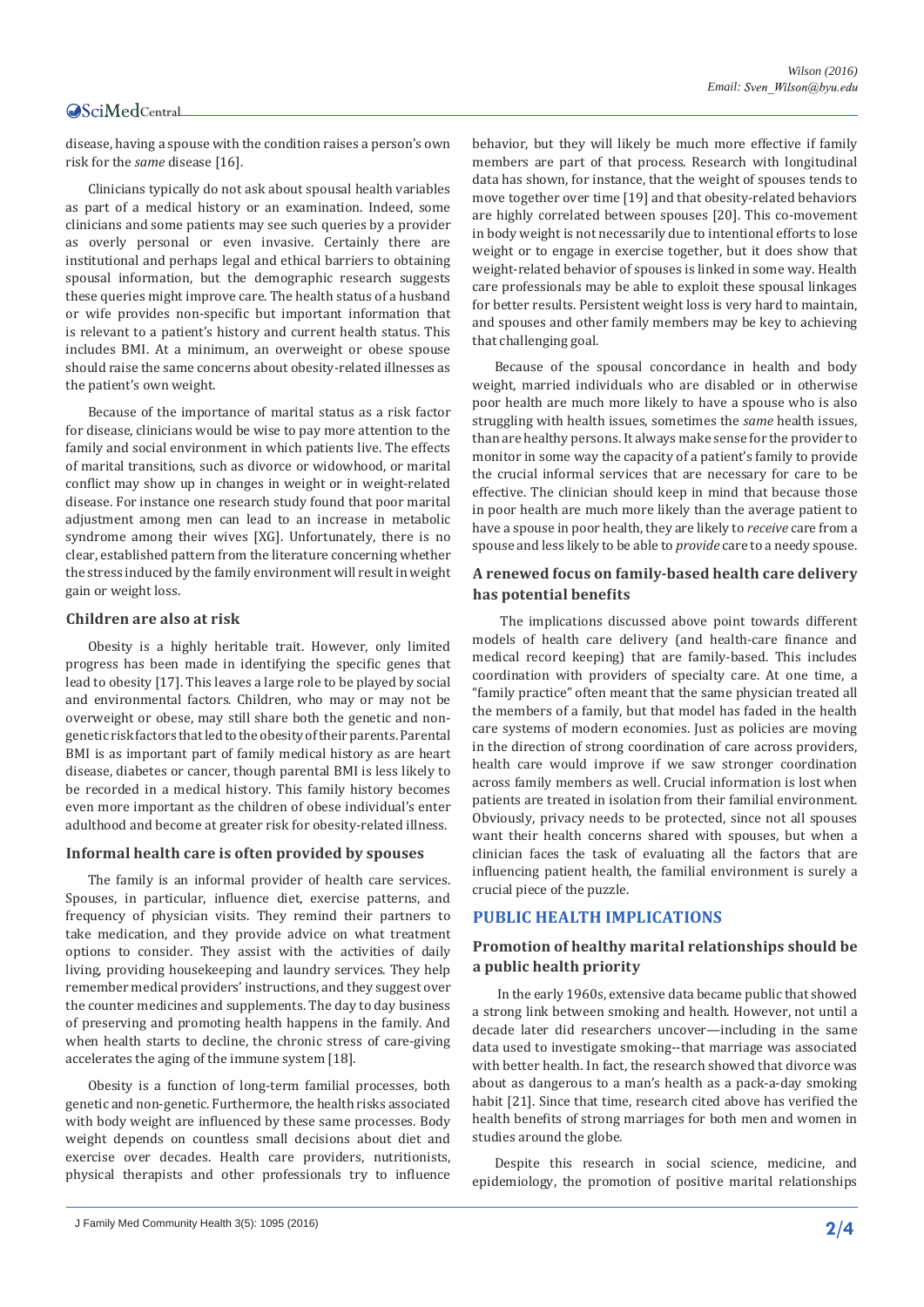# **OSciMedCentral**

has never made it, in a significant way, onto the public health agenda. If anything, advocates of public health have been critical of marriage, sometimes seeing it as an obstacle to social justice, particularly for women. The causal mechanisms through which marriage promotes health are still not fully understood (the same can be said for smoking), but there is enough solid evidence to make promotion of healthy marital relationships a priority in public health, including both mental and physical health. An important part of this new agenda would be more research uncovering the causal mechanisms between marriage and health. Much progress regarding mechanisms exists already, such as important linkages between marital quality and immune system functioning.

Whether an agenda to improve marriages will yield benefits on the obesity front is not known. As noted earlier, marriage seems to be associated with modest weight gain. However, that weight gain may mask a number of benefits associated with positive relationships, particularly in the area of mental health. Similarly, the weight loss associated with marital breakups may actually be an indicator of unhealthy levels of stress [22]. As noted above, public health programs to promote better diet and more exercise should be designed to exploit the social support already a part of a good marriage.

# **Spousal Concordance in BMI deepens social inequalities**

A social consequence of assortative mating is that the joint occurrence of obesity is associated with lower socioeconomic status (SES). The relationship between SES and health goes in both directions—low SES is both a cause and result of poor health. And because spouses tend to be similar in many ways, the problems that occur when both spouses are in poor health, are highly concentrated among lower SES households [23]. Some research has suggested that part of the increase in obesity prevalence is due to greater assortative mating on the basis of obesity, which leads to higher obesity prevalence in the next generation [24].

#### **CONCLUSION**

Effective health promotion, whether in a clinical or public health setting, has to account for the real social environment in which people live. Families are the fundamental building blocks of those social environments. High body weight provides an interesting case for thinking about the inter-relationships between marriage and health because it affects the formation of unions and because the relationship between body weight and marriage runs counter to what has been found with other health variables. Previous research shows that marriage is protective of health, but this does not hold for a healthy body weight. This is a puzzle that needs more research attention. Marital stress poses a wide range of negative health effects, but these are not generally detected in body weight. Indeed, those undergoing marital crises may lose weight, which, unless the person already has a low BMI, may not be seen by the clinician as a sign of underlying health problems.

A variety of important implications for clinicians and public health officials exist with respect to the relationship between

marriage and health. Many of these springs from the spousal concordance in body weight that has been shown in many studies. In important ways, one's spouse is a mirror reflecting the health behaviors and risk factors that affect the patient. This suggests that medical care might reap significant benefits from moving towards a family-based health care delivery model. And since body weight is a health indicator that is among the easiest risk factors for an observer to detect, it can play an informative role in clinical care of patients and their families.

# **REFERENCES**

- 1. [Spogard R, James M. Governance and democracy-the people's view: A](http://www.peace.ca/gallupmillenniumsurvey.htm)  [global opinion poll. Gallup International. 1999.](http://www.peace.ca/gallupmillenniumsurvey.htm)
- 2. [Holt-Lunstad J, Birmingham W, Jones BQ. Is there something unique](https://www.ncbi.nlm.nih.gov/pubmed/18347896)  [about marriage? The relative impact of marital status, relationship](https://www.ncbi.nlm.nih.gov/pubmed/18347896)  [quality, and network social support on ambulatory blood pressure](https://www.ncbi.nlm.nih.gov/pubmed/18347896)  [and Mental Health. Annals of Behavioral Medicine. 2008; 35: 239-244.](https://www.ncbi.nlm.nih.gov/pubmed/18347896)
- 3. Koball HL, Moiduddin E, Hendersion J, Goesling B, Besculides M. What do we know about the link between marriage and health? Journal of Family Issues. 2010; 20: 1-22.
- 4. [Liu H, Umberson DJ. The times they are a changin': Marital status and](https://www.ncbi.nlm.nih.gov/pmc/articles/PMC3150568/)  health differentials from 1972-2003. J Health Soc Behav. 2008; 49: [239-253.](https://www.ncbi.nlm.nih.gov/pmc/articles/PMC3150568/)
- 5. [Wood RG, Goesling B, Avellar S. The effects of marriage on health: A](https://aspe.hhs.gov/sites/default/files/pdf/75106/report.pdf)  [synthesis of recent research evidence. Princeton, NJ: Mathematica](https://aspe.hhs.gov/sites/default/files/pdf/75106/report.pdf)  [Policy Research. 2007.](https://aspe.hhs.gov/sites/default/files/pdf/75106/report.pdf)
- 6. [Ross CE, Mirowksy J, Goldsteen K. The impact of the family on health:](https://www.jstor.org/stable/353319?seq=1#page_scan_tab_contents)  [The decade in review. Journal of Marriage and Family. 1990; 52: 1059-](https://www.jstor.org/stable/353319?seq=1#page_scan_tab_contents) [1078.](https://www.jstor.org/stable/353319?seq=1#page_scan_tab_contents)
- 7. [Manzoli L, Villari P, Pironi M, Boccia A. Marital status and mortality](https://www.ncbi.nlm.nih.gov/pubmed/17011690)  [in the elderly: A systematic review and meta-analysis. Social Science](https://www.ncbi.nlm.nih.gov/pubmed/17011690)  [Medicine. 2007; 64: 77-94.](https://www.ncbi.nlm.nih.gov/pubmed/17011690)
- 8. [Rendell MS, Weden MM, Favreault MM, Waldron HH. The protective](https://www.ncbi.nlm.nih.gov/pubmed/21526396)  [effect of marriage for survival: A review and update. Demography.](https://www.ncbi.nlm.nih.gov/pubmed/21526396)  [2011: 48: 481-506.](https://www.ncbi.nlm.nih.gov/pubmed/21526396)
- 9. [Wilson SE. Family Economics and Obesity. In: Komlos J, Kelly IR,](https://global.oup.com/academic/product/the-oxford-handbook-of-economics-and-human-biology-9780199389292?cc=in&lang=en&)  [editors. The Oxford handbook of economics and human biology. 2016;](https://global.oup.com/academic/product/the-oxford-handbook-of-economics-and-human-biology-9780199389292?cc=in&lang=en&)  [848.](https://global.oup.com/academic/product/the-oxford-handbook-of-economics-and-human-biology-9780199389292?cc=in&lang=en&)
- 10.[Averett S, Sikora A, Argys LM. For better or worse: Relationship status](https://www.ncbi.nlm.nih.gov/pubmed/18753018)  [and body mass index. Economics and Human Biology. 2008; 6: 330-](https://www.ncbi.nlm.nih.gov/pubmed/18753018) [349.](https://www.ncbi.nlm.nih.gov/pubmed/18753018)
- 11.[Ahima RS, Lazar MA. The health risk of obesity—better metrics](http://science.sciencemag.org/content/341/6148/856)  [imperative. Science. 2013; 341: 856-858.](http://science.sciencemag.org/content/341/6148/856)
- 12.[Meyler E, Stimpson J, Peek M. Health within couples: A systematic](https://www.ncbi.nlm.nih.gov/pubmed/17374552)  [review. Social Science & Medicine. 2007; 64: 2297-2310.](https://www.ncbi.nlm.nih.gov/pubmed/17374552)
- 13.[Speakman JR, Djafarian K, Stewart J. Assortative mating for obesity.](https://www.ncbi.nlm.nih.gov/pubmed/17684200)  [American Journal of Clinical Nutrition. 2007; 86: 316-323.](https://www.ncbi.nlm.nih.gov/pubmed/17684200)
- 14.[Wilson SE. The health capital of families: An investigation of the inter](http://www.sciencedirect.com/science/article/pii/S0277953601002532)[spousal correlation in health status. Social Science and Medicine.](http://www.sciencedirect.com/science/article/pii/S0277953601002532)  [2002; 55: 1157-1172.](http://www.sciencedirect.com/science/article/pii/S0277953601002532)
- 15.[Hippisley-Cox J, Coupland C, Pringle M, Crown N, Hammersley V.](http://www.bmj.com/content/325/7365/636.1)  [Married couples' risk of same disease: Cross sectional study.](http://www.bmj.com/content/325/7365/636.1) BMJ. 2002; [325: 636.](http://www.bmj.com/content/325/7365/636.1)
- 16.[Hebebrand J, Volckmar A, Knol N, Hinney A. Chipping away the](https://www.ncbi.nlm.nih.gov/pubmed/20975295)  [missing heritability: Giant steps forward in the molecular elucidation](https://www.ncbi.nlm.nih.gov/pubmed/20975295)  [of obesity—but still lots to go. Obesity Facts. 2010; 3: 294-303.](https://www.ncbi.nlm.nih.gov/pubmed/20975295)
- 17.Bennett JM, Fagundes CP, Kiecolt-Glaser JK. The chronic stress of

J Family Med Community Health 3(5): 1095 (2016) **3/4**